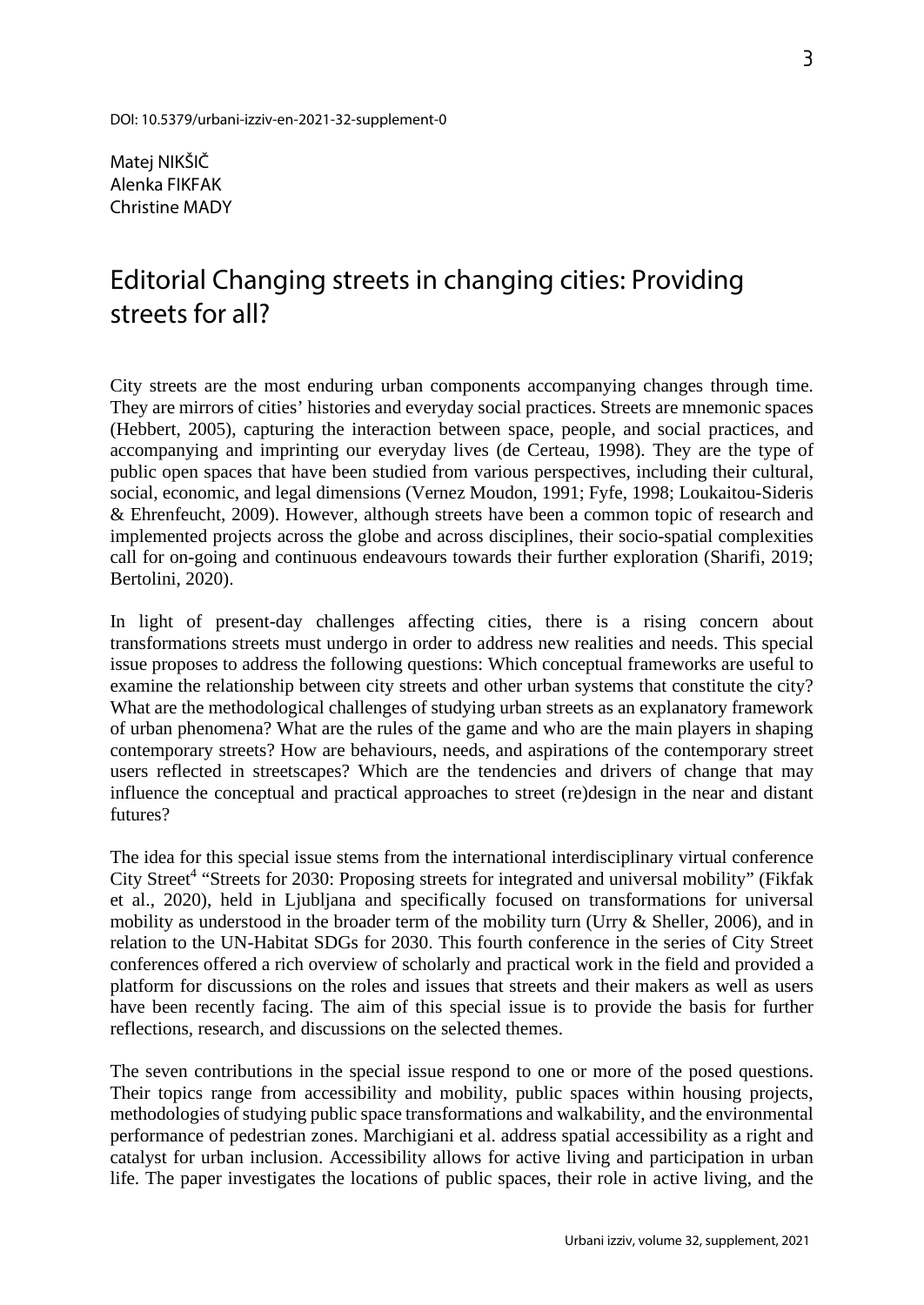role of accessibility in urban regeneration. In a broader sense, it touches upon mobility and social justice, wellbeing, and the role of public spaces. Two papers shed light on informal mobility in Beirut, Lebanon. In the first, Mady provides an overview of the public transportation system in Beirut, the challenges it has faced under perpetual political instabilities, and the consequent birth of the informal bus system. It focuses on understanding the impact of spatial divides on people's mobility patterns and experiences, hence reflecting embedded conditions affecting everyday mobility in Beirut. The second paper, a case study using the lens of participatory research, charts the development of the Beirut grassroots initiative (later NGO) "Bus Map Project" / "Riders' Rights" and its fight for spatial justice in the context of allpervasive consociational "democracy". The paper by Petrovič Krajnik et al. aims to demonstrate how the spatial, morphological, and functional transformation of public space contributes to the aspects of sustainability in relation to traffic, landscape, facilities, and urban equipment issues, and thus positively impacts wellbeing. The two-level methodology considers the urban structure within the wider spatial context first and then focuses on the selected public area in the city centre. Žnidaršič and Juvančič explore walkability issues through the multidimensionality approach. The overarching walkability themes derive from research and theoretical contributions of various authors and are structured into operational walkability principles. These are developed further into implementable interventions and items with the focus on residential environments. Tasheva-Petrova et al. present the case-study of Sofia in order to illustrate the complexity of interests and interactions in the public space of prefabricated housing estates inherited from the socialist period. The capacity of the planning system to address them, and the rationale and limitations of participatory planning approaches in conceptualizing conflicts and providing solutions, is discussed, offering a concept of "public" life and space in contemporary urban development of Modernist heritage. Finally, Martínez Mansilla examines the environmental performance of pedestrian zones in Tarija, Bolivia, with the purpose of enhancing urban social life by improved accessibility and increased mobility under specific climatic conditions. The proposed scheme with simulation modelling could provide a template for implementation in other urban places all over the globe.

In line with the goals of Urbani izziv, this issue as a whole aspires to open and address the relevant and meaningful questions of the past, present, and future of streets in order to contribute to the establishment of the conceptual frameworks and methodological approaches to the challenges ahead of us. As the cases presented in the authors' contributions illustrate, streets in diverse spatial and social contexts face different challenges and require tailored approaches. At the same time, certain common challenges can be identified, such as the role of streets regarding growing social disparities, environmental issues, new technology-driven developments, etc. We wish you an enjoyable reading and a fruitful reflection!

## *Matej Nikšič, Urban Planning Institute of the Republic of Slovenia, Ljubljana, Slovenia (matej.niksic@uirs.si)*

*Alenka Fikfak, Department of Urban Planning, University of Ljubljana, Ljubljana, Slovenia (alenka.fikfak@fa.uni-lj.si)*

*Christine Mady, Department of Architecture, Notre Dame University-Louaize, Zouk Mosbeh, Lebanon (christine.mady@ndu.edu.lb)*

## **Acknowledgments**

The co-editors would like to thank the Urbani Izziv editor Damjana Gantar for her constant guidance and support throughout the preparation of this special issue. The editorial team acknowledges financial support from the Slovenian Research Agency (research core funding No. P5-0100).